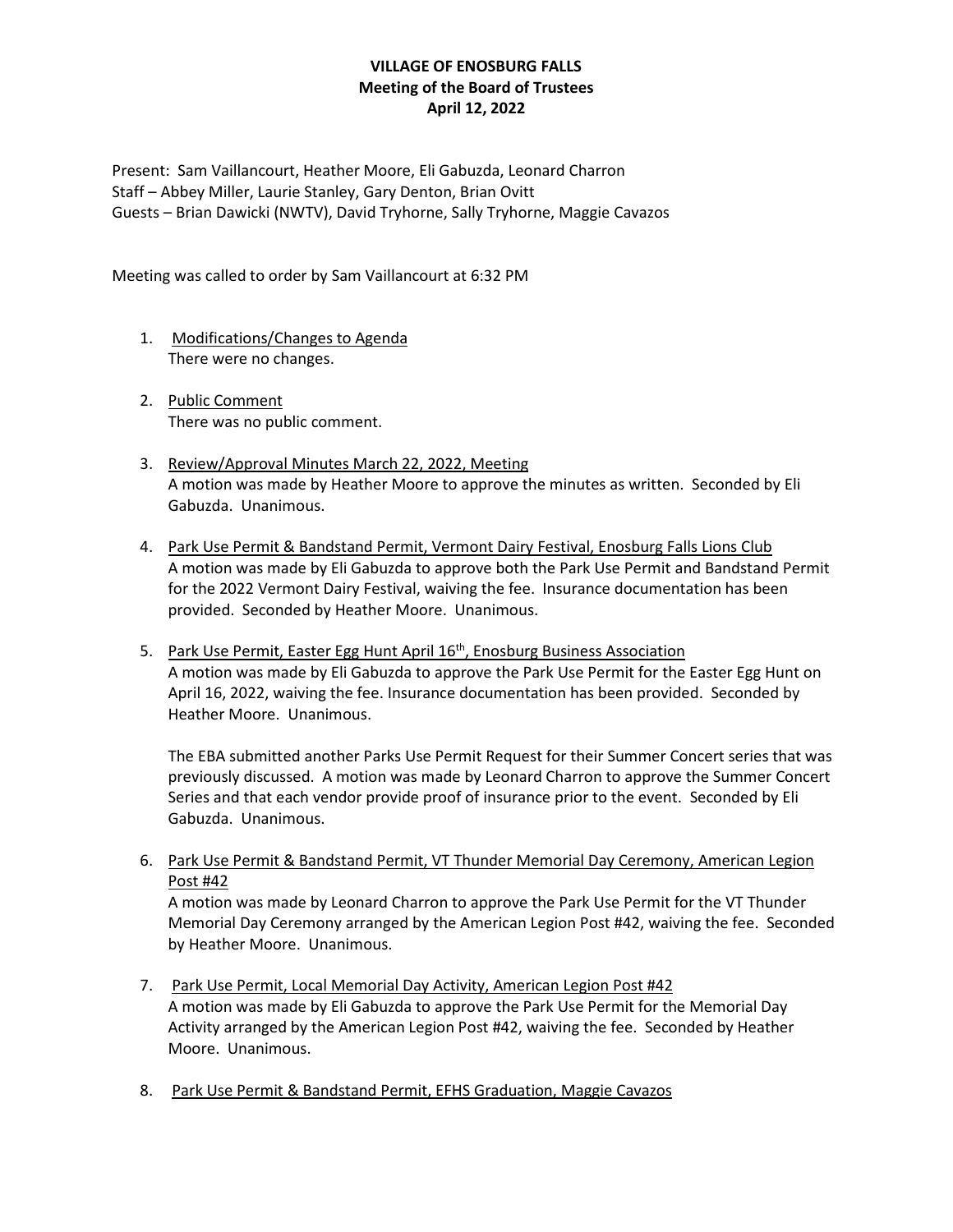A motion was made by Eli Gabuzda to approve both the Park Use Permit and Bandstand Permit for the Enosburg Falls Highschool Graduation Ceremony, waiving the fee. Seconded by Heather Moore. Unanimous.

#### 9. Welcome Signs, David Tryhorne

Discussions centered around placement of the signs and Right of Ways along the roadways. David advised the board that there was funding available for the  $4<sup>th</sup>$  sign.

## 10. Trout Brook Study Update/Modification, Brian Ovitt

Chief Operator Brian Ovitt requested a modification to the original Trout Brook Station upgrade. This upgrade would assist in efficiency and odor control of the station. A motion was made by Eli Gabuzda to approve the invoice from Laramie Water Resources. Seconded by Leonard Charron. Unanimous.

#### 11. Main Street Paving Repair, Gary Denton

A motion was made by Eli Gabuzda to accept the bid by Engineers Construction Inc. for the Main Street Paving Repair. Seconded by Heather Moore. Unanimous.

## 12. VELCO Annual Shareholders Meeting, Abbey Miller

A motion was made by Eli Gabuzda authorizing Sam Vaillancourt to sign the VELCO Proxy for Annual Meeting of Shareholders. Seconded by Heather Moore. Unanimous.

### 13. Banking Resolution Update, Abbey Miller

A motion was made by Heather Moore to Remove Jonathan Elwell from all accounts with Community National Bank, leaving Samuel Vaillancourt, Eli Gabuzda, Heather Moore, Leonard Charron, Sandra Ferland, Andre Beaulieu and Abbey Miller. Seconded by Eli Gabuzda. Unanimous.

A motion was made by Leonard Charron to add Abbey Miller, Sandra Ferland, Eli Gabuzda and Heather Moore to all accounts at TD Bank, leaving Sam Vaillancourt, Leonard Charron and Andre Beaulieu, removing Jonathan Elwell, Guy Breault, Jesse Woods, Jason Larose and Matthew Miner. Seconded by Heather Moore. Unanimous.

A motion was made by Eli Gabuzda to remove Jonathan Elwell from all accounts and permissions with Peoples Trust Company, leaving Samuel Vaillancourt, Eli Gabuzda, Heather Moore, Leonard Charron, Sandra Ferland, Andre Beaulieu and Abbey Miller. Seconded by Heather Moore. Unanimous.

#### 14. ARPA Funds Discussion

Finance Director Abbey Miller advised the Trustees that the final rule has come out regarding use of the ARPA funds. The biggest change that was made is the ability to take the Standard Allowance, which would allow the municipality more flexibility in what they choose to spend the funds on. In order to take the Standard Allowance, it would need to be indicated on the report that is due on April 30<sup>th</sup>. A motion was made by Eli Gabuzda to take the Standard Allowance regarding ARPA funds received. Seconded by Heather Moore. Unanimous.

Abbey Miller stated that the Account Administrator would need to be updated, removing Jonathan Elwell and adding Abbey Miller. A motion was made by Leonard Charron to remove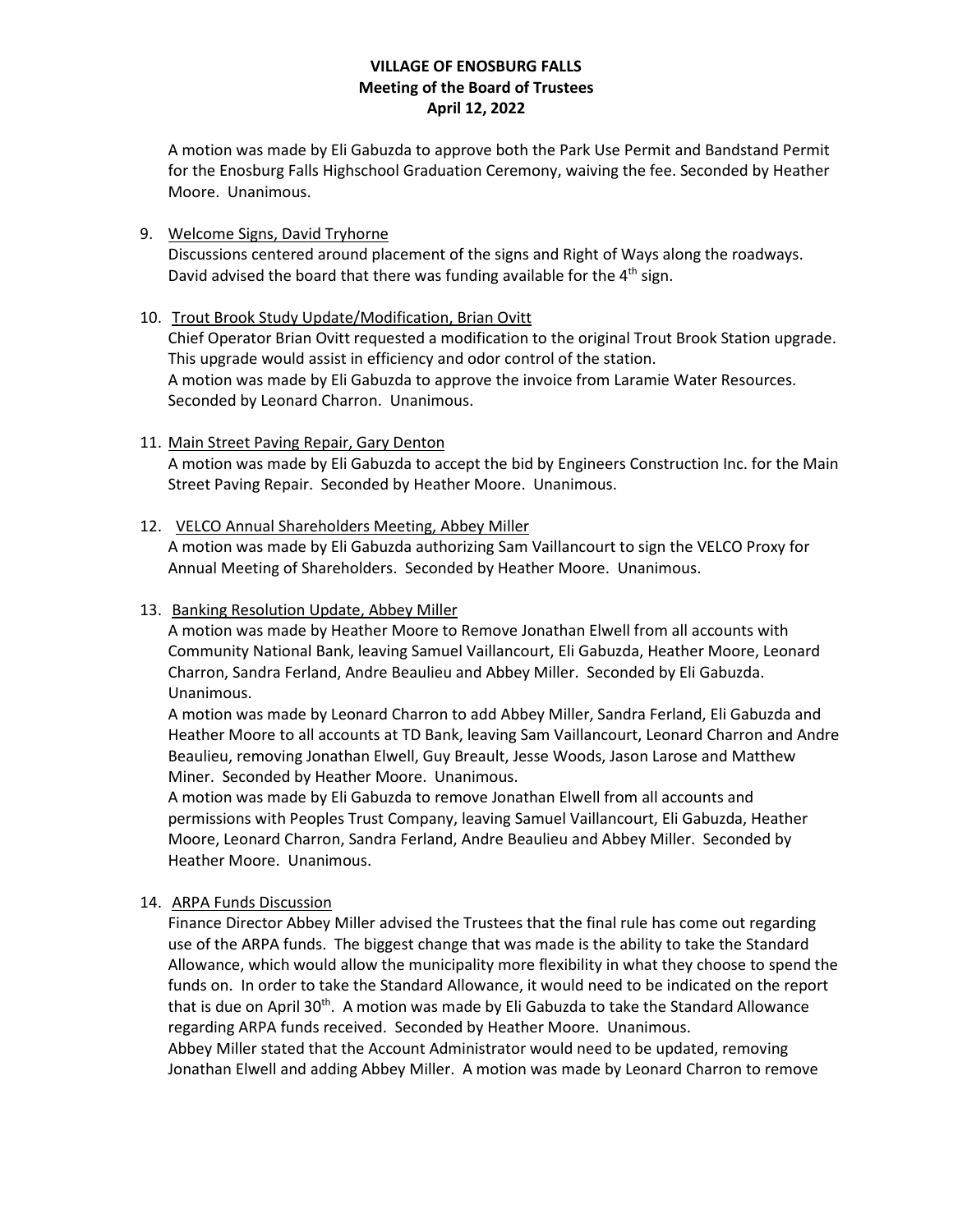Jonathan Elwell as Account Administrator and add Abbey Miller. Seconded by Heather Moore. Unanimous.

#### 15. Staff Report

Regional Planning Commission Board Appointment – A motion was made by Heather Moore to appoint Zoning Administrator Jesse Woods to the second seat on the Regional Planning Commission Board. Seconded by Eli Gabuzda. Unanimous.

Barton Electric Sale – Barton Electric is moving forward with their sale of their Electric Utility to Vermont Electric Cooperative. VPPSA has taking a stance to try and discourage the sale and educate Barton taxpayers on the implications of the sale.

Hydro Building Upgrade - Abbey Miller has been working with VPPSA and Efficiency Vermont regarding some necessary maintenance upgrades to both Hydro buildings, focusing on insulation and windows. The Trustees gave their permission to keep moving the project forward.

Budget Schedule for 2023 – Finance Director Abbey Miller stated she would like to change the budget timeline for 2023, advising she would like to start the process in September. This would allow more time for capital planning and exploring other financing options, trying to alleviate the full burden of projects on the taxpayers and rate payers in Enosburg Falls.

Electric Department Digger Truck – The RFP has been drafted for the new digger truck for the Electric Department. It was also brought to our attention that Ludlow Electric has a digger truck for sale and Dave Westcom stated it was worth looking at based upon the pictures and would plan a trip to look at it.

Joint Meeting with the Town of Enosburgh - The Selectboard presented a date of May  $2^{nd}$  for a joint meeting, the Trustees agreed that would work for everyone and to email agenda topics to Abbey Miller.

#### 16. Other Business

Leonard Charron asked when the flashing speed limit signs were going to be put back out. Discussion centered around where to place the signs and for how long. It was determined to put the signs out for 60 days at a time and that they would start out being placed on Orchard Street and Elm Street.

#### 17. Executive Session: For the Purpose of Discussing Personnel

Eli Gabuzda made a motion to enter Executive Session for the purpose of discussing a Personnel Item. Seconded by Leonard Charron. Unanimous. The Board entered Executive Session at 7:37pm.

Leonard Charron made a motion to re-enter the Board's Regular Meeting. Seconded by Eli Gabuzda. The Board re-entered their Regular Meeting at 8:27pm.

There was no action taking as a result of discussions in Executive Session.